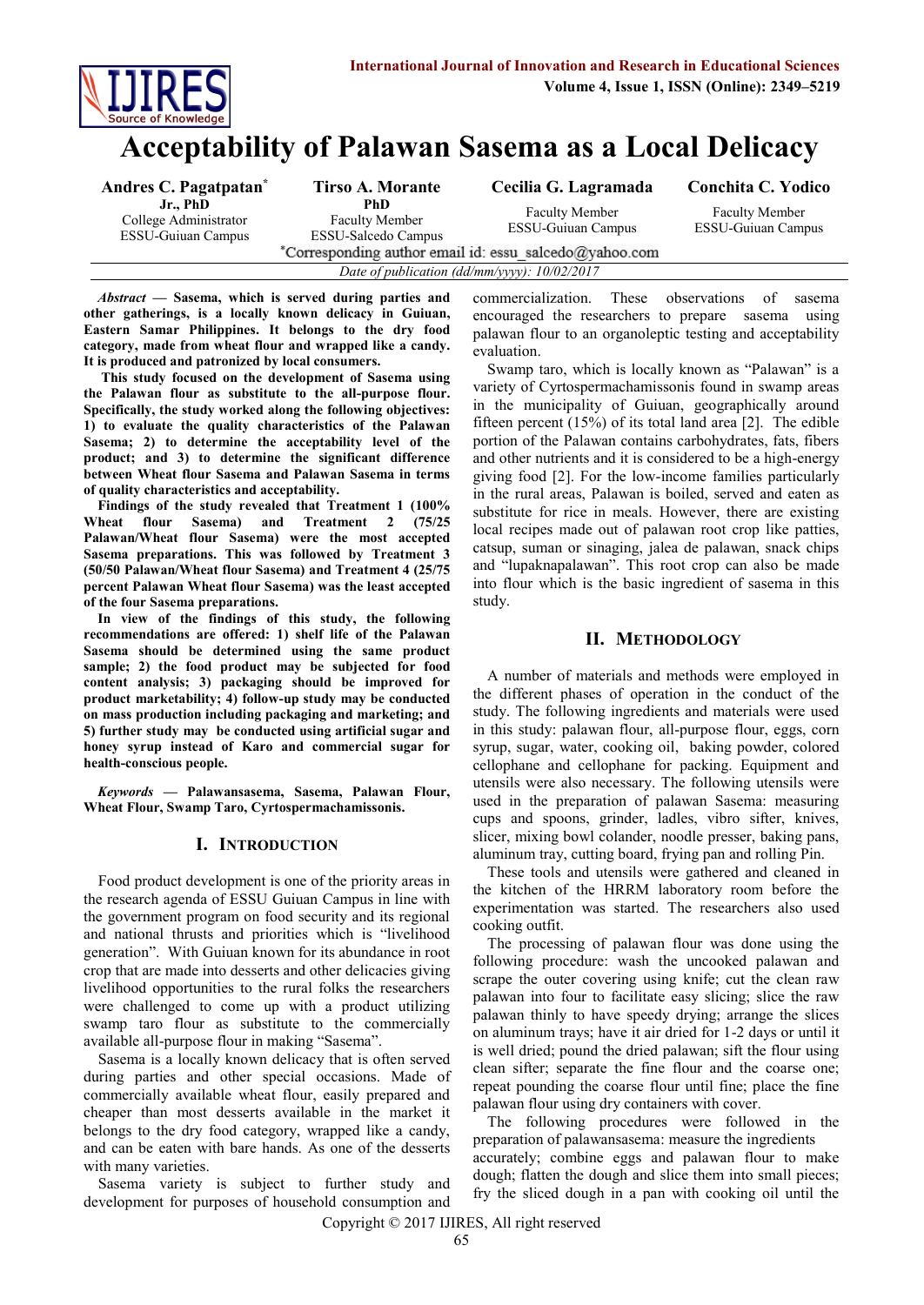

color becomes light brown; place the fried sasema in a strainer to remove the excess oil; prepare syrup, add karo and pour this to the fried sasema; flatten them in a baking pan and slice them in a uniform size; wrap the sasema in colored plastic cellophane.

Acceptability of a product must have bases for comparison. Hence, the researchers prepared three more sasema product using different proportions of palawan flour and wheat flour. The following treatments were used:

- Treatment 1 Sasema made of 100% wheat flour;
- Treatment 2 Sasema made of 75% palawan flour and 25% wheat flour;
- Treatment 3 Sasema made of 50% palawan flour and 50% wheat flour; and
- Treatment 4 Sasema made of 25% palawan flour and 75% wheat flour.

To obtain a reliable result in the evaluation of the sasema samples, sensory evaluation or organoleptic test and acceptability test were used [1]. The acceptability test was done by the respondents to determine the degree of acceptance of the products.

There were 90 respondents in the consumer testing who were randomly chosen from the adults, college students in ESSU Guiuan Campus and high school and elementary pupils in Taytay Integrated School.

The data were analyzed with the use of appropriate measurement scale and statistical tool. The quality attributes which include color, taste, crispness, crumbliness; texture and aroma were evaluated with the use of a sensory system scaled from  $1 - 5$ .

The data were tabulated and the mean preferences and percentages were determined. The analysis of variance (ANOVA) and the complete randomized design (CRD) were used to determine the significant differences among the treatments [2].

## **III. RESULTS AND DISCUSSION**

The results of the study conducted are presented in tabular form with the corresponding textual interpretation.

Table 1 presents the acceptability of the quality characteristics of the four Sasema samples as rated by the respondents.

For the color of the four Sasema samples, Treatment 1 (wheat flour), Treatment 2 (75/25 Palawan/wheat flour mixture) and Treatment 3 (50/50 Palawan/wheat flour mixture) were rated "very good".As to taste of the Sasemasamples, Treatment 1 (Wheat flour), Treatment 2 (75/25 Palawan/wheat flour mixture) and Treatment 3 (50/50 Palawan/wheat flour mixture) were rated "very good" while Treatment 4 was only rated "good".

| Table 1. Acceptability on the Quality Characteristics of |
|----------------------------------------------------------|
| <i>Sasema</i> Samples                                    |

| Quality          |                  |     | $v$ umpro<br>Replication |      | Quality     |
|------------------|------------------|-----|--------------------------|------|-------------|
| <b>Attribute</b> | <b>Treatment</b> | 1   | 2                        | Mean | Description |
|                  | 1                | 4.4 | 4.5                      | 4.45 | Very Good   |
|                  | $\overline{2}$   | 4.2 | 4.4                      | 4.30 | Very Good   |
| Color            | 3                | 3.8 | 4.0                      | 3.90 | Very Good   |
|                  | $\overline{4}$   | 3.4 | 3.5                      | 3.10 | Good        |
|                  | $\mathbf{1}$     | 4.1 | 4.3                      | 4.20 | Very Good   |
| Taste            | $\overline{2}$   | 4.0 | 4.0                      | 4.00 | Very Good   |
|                  | 3                | 3.9 | 3.9                      | 3.90 | Very Good   |
|                  | $\overline{4}$   | 3.4 | 3.5                      | 3.45 | Good        |
|                  | $\mathbf{1}$     | 4.0 | 4.0                      | 4.00 | Very Good   |
|                  | $\overline{2}$   | 3.9 | 4.1                      | 4.15 | Very Good   |
| Crispness        | 3                | 3.1 | 3.2                      | 3.15 | Good        |
|                  | 4                | 3.0 | 3.0                      | 3.00 | Good        |
|                  | $\mathbf{1}$     | 3.9 | 4.0                      | 3.95 | Very Good   |
|                  | $\overline{c}$   | 3.8 | 4.0                      | 3.90 | Very Good   |
| Crumbliness      | 3                | 3.4 | 3.6                      | 3.50 | Very Good   |
|                  | $\overline{4}$   | 3.4 | 3.5                      | 3.45 | Good        |
|                  | 1                | 4.1 | 4.1                      | 4.10 | Very Good   |
|                  | $\overline{2}$   | 4.0 | 4.1                      | 4.05 | Very Good   |
| Texture          | 3                | 3.4 | 3.5                      | 3.45 | Good        |
|                  | $\overline{4}$   | 3.2 | 3.3                      | 3.25 | Good        |
|                  | $\mathbf{1}$     | 4.2 | 4.2                      | 4.20 | Very Good   |
|                  | $\overline{c}$   | 3.9 | 4.1                      | 4.00 | Very Good   |
| Aroma            | 3                | 3.2 | 3.3                      | 3.25 | Good        |
|                  | $\overline{4}$   | 3.0 | 3.2                      | 3.10 | Good        |

For crispness, texture and aroma of the Sasema samples, Treatment 1 and Treatment 2 were also rated "very good". Treatments 3 and 4 were only rated "good".

On the crumbliness of the Sasema sample, Treatment 1 (wheat flour), Treatment 2 (75/25 Palawan/wheat flour mixture) and Treatment 3 (50/50 Palawan/wheat flour mixture) were rated "very good", while Treatment 4 was only rated "good".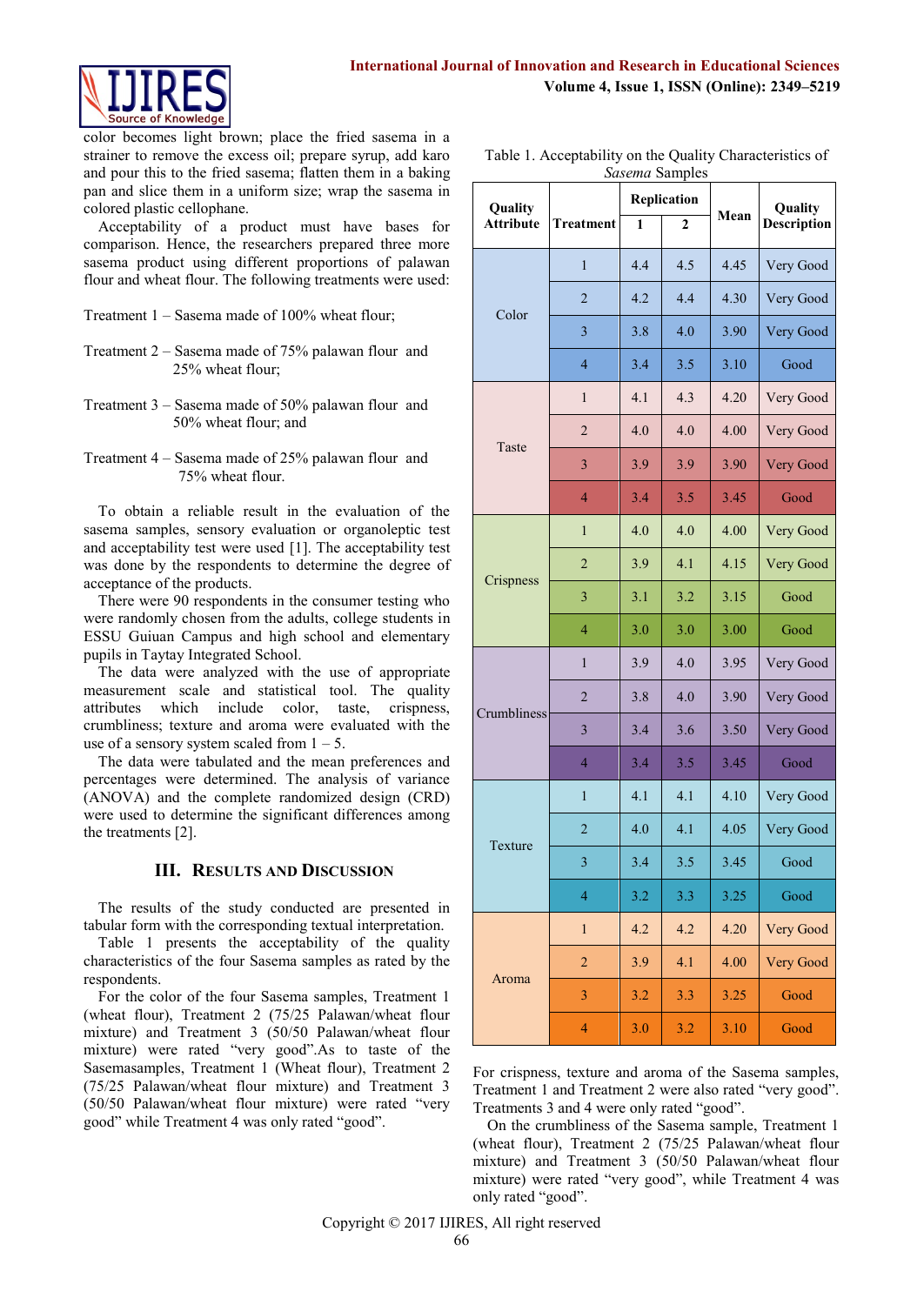

| Replication |              | <b>Treatment</b> | <b>Treatment</b>  |
|-------------|--------------|------------------|-------------------|
|             | $\mathbf{2}$ |                  | Mean <sup>*</sup> |
| 4.4         | 4.5          | 8.9              | 4.45 <sup>a</sup> |
| 4.2         | 4.4          | 8.6              | 4.30 <sup>a</sup> |
| 3.8         | 4.0          | 7.8              | 3.90 <sup>b</sup> |
| 3.4         | 3.5          | 6.9              | 3.45 <sup>c</sup> |
|             |              | 32.20            |                   |
|             |              |                  | 4.02              |
|             |              |                  | <b>Total</b>      |

Table 2. Color of the *Sasema* Samples

 $LSD .05 = 0.28$ 

Table 2 shows the mean scores on the color of the four Sasema samples. The color of the Sasema samples reveal that Treatment 1 got the highest mean score of 4.45, followed by Treatment 2 with a mean score of 4.30, Treatment 3 got a mean score of 3.90 and Treatment 4 has a mean score of 3.45. The grand mean score was 4.02 with a corresponding acceptability description of "very good".

Analysis of variance for color on the different Sasema samples is presented in Table 2.1. It can be seen from the table that the computed F value of 40.0 is greater than the tabular value of 4.35 at 0.05 level of significance. This shows that the Sasema samples differ significantly in their color.

Comparison test revealed that Treatment 1 and Treatment 2 showed no significant difference but both differ significantly with Treatment 3 and Treatment 4. The data further reveal that Treatments 1 and 2 showed similar color but differ from the color of Treatment 3 and Treatment 4. The color of Treatment 3 also differs significantly with the color of Treatment 4.

Table 3 presents the mean score of the Sasema samples as to taste. The data show that Treatment 1 has a mean score of 4.20; Treatment 2 got a mean score of 4.00; Treatment 3 and Treatment 4 obtained a mean score of 3.90 and 3.45, respectively. The grand mean obtained was 3.89 and has an acceptability description of "very good."

Analysis of variance as to taste of the different Sasema samples is reflected in Table 3.1. The table shows that the F value of 5.06 is greater than the tabular value of 4.35. This means that there is a significant difference on the taste of the different samples.

Comparison of Treatment means revealed that Treatment 1, Treatment 2 and 3 showed no significant differences with each other but they differ significantly with Treatment 4. This means further that Treatment 1, Treatment 2 and 3 showed similar taste but differ from the taste of Treatment 4.

| Table 3.1 Analysis of Variance of Taste |  |
|-----------------------------------------|--|
|-----------------------------------------|--|

|           | <b>Source of   Degrees of   Sum of</b><br><b>Variation</b> Freedom Squares |        | <b>Mean</b><br><b>Squares</b> | F<br><b>Value</b> | <b>Tabular</b><br><b>Value</b><br>(5%) |
|-----------|----------------------------------------------------------------------------|--------|-------------------------------|-------------------|----------------------------------------|
| Treatment |                                                                            | 121.50 | 40.50                         | $5.06**$          | 4.35                                   |
| Error     |                                                                            | 0.03   | 0.0080                        |                   |                                        |
| Total     |                                                                            | 121.53 |                               |                   |                                        |

\*\* Highly Significant

| rapic +. Crispiless of the <i>susema</i> samples |                    |     |                  |                   |  |  |
|--------------------------------------------------|--------------------|-----|------------------|-------------------|--|--|
| <b>Treatment</b>                                 | <b>Replication</b> |     | <b>Treatment</b> | <b>Treatment</b>  |  |  |
|                                                  |                    | 2   | <b>Total</b>     | Mean*             |  |  |
|                                                  | 4.0                | 4.0 | 8.0              | $4.00^{\rm a}$    |  |  |
| $\overline{2}$                                   | 3.9                | 4.1 | 8.0              | $4.15^{\rm a}$    |  |  |
| 3                                                | 3.1                | 3.2 | 6.3              | $3.10^{b}$        |  |  |
|                                                  | 3.0                | 3.0 | 6.0              | 3.00 <sup>b</sup> |  |  |
| <b>Grand Total</b>                               |                    |     | 28.3             |                   |  |  |
| <b>Grand Mean</b>                                |                    |     |                  | 3.54              |  |  |

Table 4. Crispness of the *Sasema* Samples

 $LSD = 0.197$  or 0.2

Table 4 reveals the mean scores of the four *Sasema*  samples in terms of crispness. The data show that Treatment 1 and Treatment 2 both obtained a mean score of 4.00 while Treatment 3 and 4 got a mean score of 3.10 and 3.00 respectively. The grand mean obtained was 3.54, which has a corresponding acceptability of "very good."

Analysis of variance as to crispness revealed that samples as presented in Table 4.1, the computed F value 116.00 is greater than the tabular value of 4.35. This indicates that there is a significant difference on the crispness of the four *Sasema* samples.

Comparison of Treatment revealed that pairing Treatment 2 and Treatment 1 showed no significant difference. Likewise, pairing Treatment 3 and Treatment 4 also showed no significant difference. However, Treatment 1 and Treatment 2 showed significant difference with Treatment 3 and Treatment 4. This means further that Treatment 1 and Treatment 2 showed similar crispness while Treatment 3 and Treatment 4 also showed similar crispness; but the crispness of Treatment 1 and Treatment 2 is different from the crispness of Treatment 3 and Treatment 4.

|           | <b>Source of Degrees of Sum of</b><br><b>Variation</b> Freedom Squares Squares |      | <b>Mean</b> | Value      | <b>Tabular</b><br><b>Value</b><br>(5%) |
|-----------|--------------------------------------------------------------------------------|------|-------------|------------|----------------------------------------|
| Treatment |                                                                                | 1.74 | .58         | $116.00**$ | 4.35                                   |
| Error     |                                                                                | 0.02 | 0.005       |            |                                        |
| Total     |                                                                                | 1.76 |             |            |                                        |

Table 4.1 Analysis of Variance of Crispness

\*\*Highly Significant

| Table 5. Crumbliness of the Sasema Samples |  |  |
|--------------------------------------------|--|--|
|                                            |  |  |

|                    | Replication |              | <b>Treatment</b> | <b>Treatment</b>  |  |
|--------------------|-------------|--------------|------------------|-------------------|--|
| <b>Treatment</b>   | 1           | $\mathbf{2}$ | <b>Total</b>     | Mean <sup>*</sup> |  |
|                    | 3.9         | 4.0          | 7.9              | $3.95^{a}$        |  |
| $\overline{2}$     | 3.8         | 4.0          | 7.8              | $3.90^{a}$        |  |
| 3                  | 3.4         | 3.6          | 7.0              | 3.50 <sup>b</sup> |  |
|                    | 3.4         | 3.5          | 6.9              | $3.45^{b}$        |  |
| <b>Grand Total</b> |             |              | 29.60            |                   |  |
| <b>Grand Mean</b>  |             |              |                  | 3.70              |  |

 $LSD = 0.28$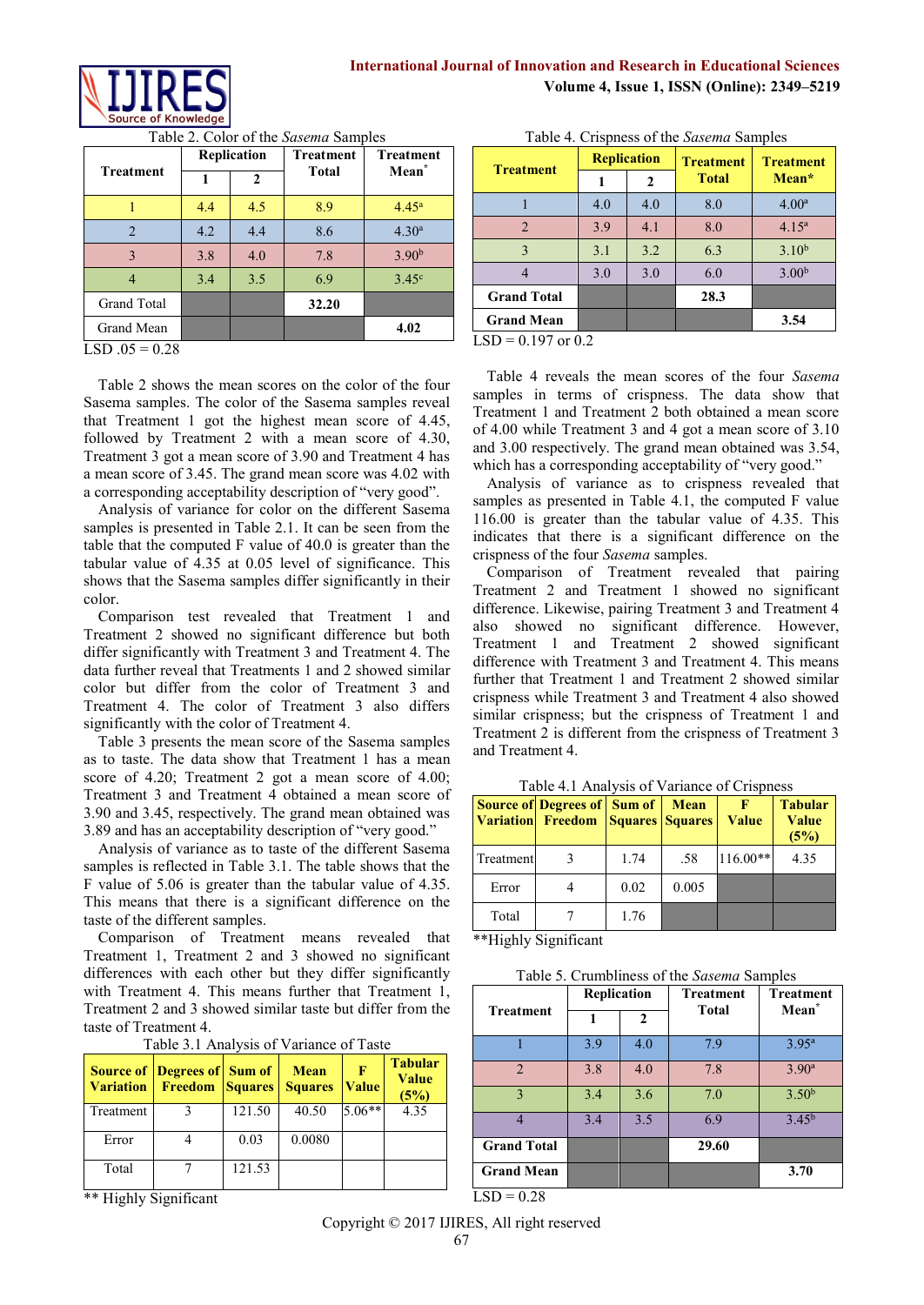

| <b>Treatment</b> | Replication |     | <b>Treatment</b> | <b>Treatment</b>  |
|------------------|-------------|-----|------------------|-------------------|
|                  | 1           | 2   | <b>Total</b>     | Mean <sup>*</sup> |
|                  | 4.1         | 4.1 | 8.2              | $4.10^{a}$        |
| $\overline{2}$   | 4.0         | 4.1 | 8.1              | $4.05^{\rm a}$    |
| $\mathbf{3}$     | 3.4         | 3.5 | 6.9              | $3.45^{b}$        |
|                  | 3.2         | 3.3 | 6.5              | $3.25^{b}$        |
| Grand Total      |             |     | 29.70            |                   |
| Grand Mean       |             |     |                  | 3.71              |

#### Table 6. Texture of the *Sasema* Samples

 $LSD = 0.17$ 

Table 6.1 Analysis of Variance of Texture

|           | <b>Source of Degrees of</b><br><b>Variation</b> Freedom | Sum of<br><b>Squares</b> | <b>Mean</b><br><b>Squares</b> | F<br>Value | <b>Tabular</b><br><b>Value</b><br>(5%) |
|-----------|---------------------------------------------------------|--------------------------|-------------------------------|------------|----------------------------------------|
| Treatment |                                                         | 1.095                    | 0.365                         | 96.05**    | 4.35                                   |
| Error     |                                                         | 0.015                    | 0.0038                        |            |                                        |
| Total     |                                                         | 1.110                    |                               |            |                                        |

\*\* Highly Significant

Table 5 presents the mean score of the *Sasema* samples to measure crumbliness. As shown in the table, Treatment 1 got a mean score of 3.95; Treatment 2 and Treatment 3 obtained a mean score of 3.90 and 3.50 respectively, while treatment 4 got a mean score of 3.45. The grand mean is 3.70 with a corresponding acceptability of "very good."

Analysis of variance for crumbliness showed that the computed F value of 14.0 is greater than the tabular valueof 4.35. This shows that the *Sasema* samples differ significant in its crumbliness.Comparison test revealed that pairing Treatment 1 and Treatment 2 showed no significant difference. Pairing Treatment 3 and Treatment 4, on the other hand, also showed no significant difference. However, Treatment 1 and Treatment 2 showed significant difference with Treatment 3 and Treatment 4. This means that Treatment 1 and Treatment2 had similar crumbliness but the crumbliness of Treatment 1 and Treatment 2 was different from the crumbliness of Treatment 3 and Treatment 4.

Table 6 reflects the mean scores of the *Sasema* samples in terms of the texture. The samples showed that Treatment 1 got a mean score of 4.1; Treatment 4 obtained a mean score of 3.25. The grand mean obtained is 3.71 with a corresponding acceptability description of "like very much."

Analysis of variance as regard to texture, which is presented in Table 6.1 revealed that the computed value of 96.05 is greater than the tabular value of 4.35. This indicates that there is significant difference in the texture of the samples.

Comparison test showed that pairing Treatment 1 and Treatment 2 revealed no significant difference with each other while Treatment 3 Treatment 4 showed significant difference. However, Treatment 1 and Treatment 2 showed significant difference in texture with Treatment 3 and Treatment 4.The data further revealed that Treatment 1 and Treatment 2 had similar texture.

Treatment 3 and Treatment 4 were not similar in their texture; but the texture of Treatment 1 and Treatment 2 differ significantly from the texture of Treatment 3 and Treatment 4.

|                    | Replication |              | <b>Treatment</b><br><b>Total</b> | <b>Treatment</b><br>Mean <sup>*</sup> |  |
|--------------------|-------------|--------------|----------------------------------|---------------------------------------|--|
| <b>Treatment</b>   | 1           | $\mathbf{2}$ |                                  |                                       |  |
|                    | 4.2         | 4.2          | 8.4                              | 4.20                                  |  |
| $\overline{2}$     | 3.9         | 4.1          | 8.0                              | 4.00 <sup>a</sup>                     |  |
| 3                  | 3.2         | 3.3          | 6.5                              | $3.25^{b}$                            |  |
| 4                  | 3.0         | 3.2          | 6.2                              | $3.10^{b}$                            |  |
| <b>Grand Total</b> |             |              | 29.10                            |                                       |  |
| Grand Mean         |             |              |                                  | 4.64                                  |  |
| $LSD = 0.28$       |             |              |                                  |                                       |  |

Table 7. Aroma of the *Sasema* Samples

Shown in Table 7 are the mean scores of the *Sasema*  samples in terms of the aroma. Treatment 1 shows a mean score of 4.20; Treatment 2 and Treatment 3 revealed a mean score of 4.00 and 3.25, respectively; while Treatment 4 got a mean score of 3.10. The grand mean obtained is 4.64 with a corresponding acceptability description of "very good."

Analysis of variance as to aroma (presented in Table 7.1) revealed that the computed F value of 59.00 is greater than the Tabular value of 4.35. This indicates that there is significant difference on the aroma of the samples.

Comparison test showed that pairing Treatment 1 and Treatment 2 showed no significant difference. In like manner, pairing Treatment 3 and Treatment 4 also showed no significant difference. However, Treatment 1 and treatment 2 both showed significant difference in aroma with Treatment 3 and Treatment 4. This means that Treatment 1 and Treatment 2 had similar aroma and Treatment 3 and Treatment 4 also showed similar aroma; but the aroma of Treatment 1 and Treatment 2 had a super aroma than that of Treatment 3 and Treatment 4.

Table 7.1 Analysis of Variance of Aroma

|           | <b>Source of Degrees of Sum of</b><br><b>Variation</b> Freedom Squares Squares |      | <b>Mean</b> | F<br>Value | <b>Tabular</b><br>Value<br>(5%) |
|-----------|--------------------------------------------------------------------------------|------|-------------|------------|---------------------------------|
| Treatment |                                                                                | 1.78 | 0.59        | 59.00**    | 4.35                            |
| Error     |                                                                                | 0.04 | 0.01        |            |                                 |
| Total     |                                                                                | 1.82 |             |            |                                 |

\*\* Highly Significant

Presented in Table 8 is the acceptability percentage of the 90 respondents, which showed that Treatment 1 was rated by 70 or 77.78 percent of the respondents as "like very much". For Treatment 2, 61 or 67.78 percent of the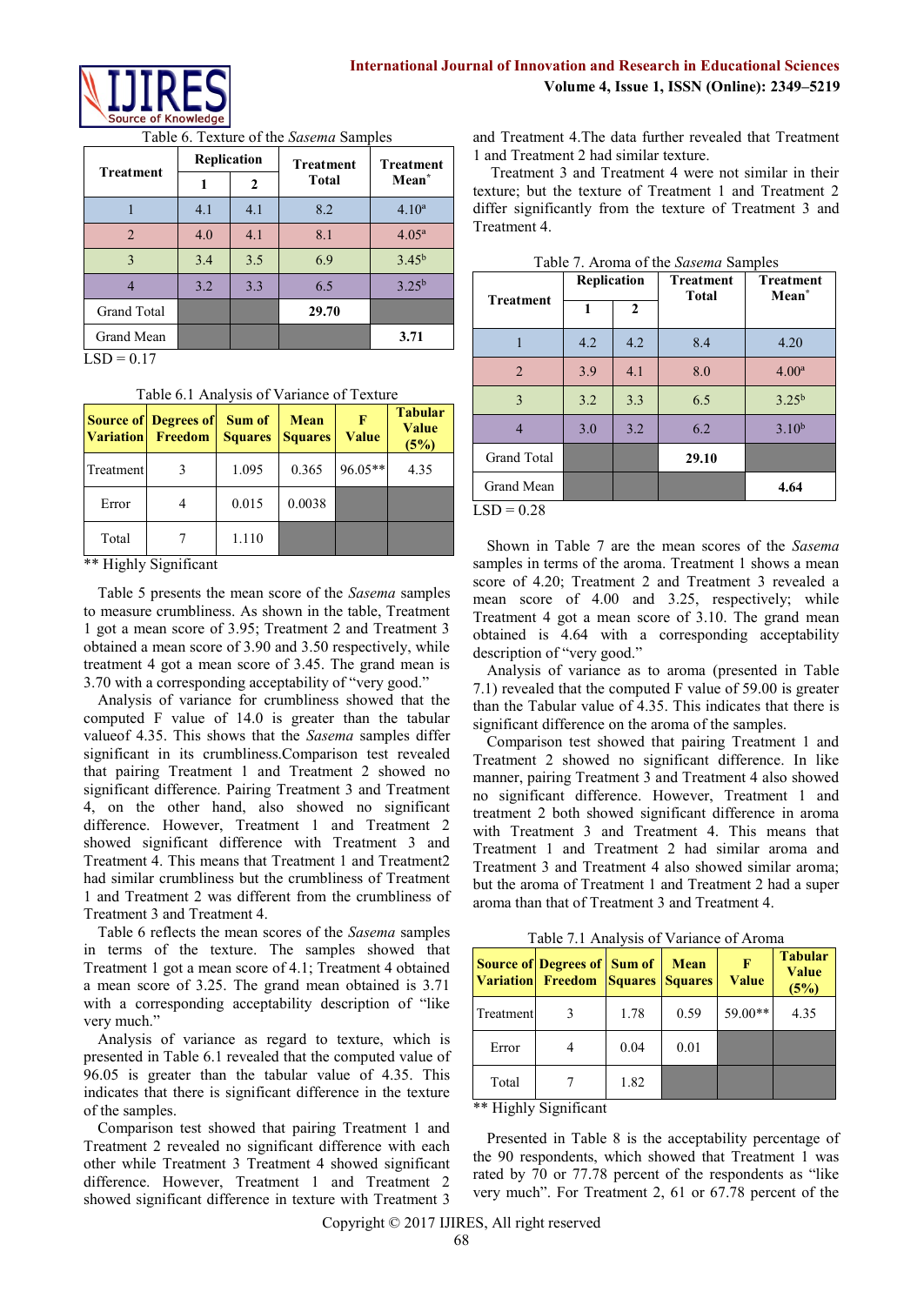

respondents rated it as "like very much"; 22 or 24.44 percent rated it as "like moderately".

Treatment 3 is rated "like moderately" by 45 or 50 percent of the respondents; 23 or 25.56 percent rated it as "like slightly"; while 22 or 24.44 percent rated it as "neither like nor dislike".

For Treatment 4, 41 or 45.56 percent of the respondents rated it as "like moderately"; 5 or 5.56 percent rated it as "like slightly"; 18 or 20 percent of the respondents assessed it as "neither like nor dislike" while 26 or 28.89 percent rated it as "dislike slightly"

| <b>Treatment</b>            | Responses on <i>Sasema</i> Samples<br><b>Preference Response Frequency Percentage</b> |                      |                       |
|-----------------------------|---------------------------------------------------------------------------------------|----------------------|-----------------------|
|                             | Like Extremely                                                                        | $\theta$             | $\theta$              |
| 1                           | Like Very Much                                                                        | 70                   | 77.78                 |
| (100 Per cent               | Like Moderately                                                                       | 13                   | 14.44                 |
| Wheat Flour                 |                                                                                       |                      |                       |
| Sasema)                     | Like slightly<br>Neither Like nor                                                     | 7                    | 7.78                  |
|                             | Dislike                                                                               | $\overline{0}$       | $\mathbf{0}$          |
|                             | Dislike Slightly                                                                      | $\overline{0}$       | $\boldsymbol{0}$      |
|                             | <b>Dislike Moderately</b>                                                             | $\theta$             | $\overline{0}$        |
|                             | Dislike Very Much                                                                     | $\overline{0}$       | $\overline{0}$        |
|                             | <b>Dislike Extremely</b>                                                              | $\boldsymbol{0}$     | $\boldsymbol{0}$      |
|                             | <b>Total</b>                                                                          | 90                   | 100                   |
|                             | Like Extremely                                                                        | $\mathbf{0}$         | $\mathbf{0}$          |
|                             | Like Very Much                                                                        | 61                   | 67.78                 |
|                             | <b>Like Moderately</b>                                                                | 22                   | 24.44                 |
| $\overline{2}$              | Like slightly                                                                         | $\overline{7}$       | 7.78                  |
| $(75/25$ Percent<br>Palawan | Neither Like nor<br><b>Dislike</b>                                                    | $\boldsymbol{0}$     | $\boldsymbol{0}$      |
| Flour/Wheat                 | Dislike Slightly                                                                      | $\overline{0}$       | $\boldsymbol{0}$      |
| Flour Sasema)               | <b>Dislike Moderately</b>                                                             | $\overline{0}$       | $\overline{0}$        |
|                             | Dislike Very Much                                                                     | $\overline{0}$       | $\overline{0}$        |
|                             | Dislike Extremely                                                                     | $\theta$             | $\theta$              |
|                             | <b>Total</b>                                                                          | 90                   | 100                   |
|                             | Like Extremely                                                                        | $\overline{0}$       | $\overline{0}$        |
|                             | <b>Like Very Much</b>                                                                 | $\overline{0}$       | $\mathbf{0}$          |
|                             | <b>Like Moderately</b>                                                                | 45                   | 50.00                 |
| 3                           | Like slightly                                                                         | 23                   | 25.56                 |
| (50/50)<br>Palawan/Whea     | Neither Like nor                                                                      |                      | 24.44                 |
|                             |                                                                                       | 22                   |                       |
| t Four Sasema)              | Dislike                                                                               | $\overline{0}$       | $\overline{0}$        |
|                             | Dislike Slightly                                                                      | $\overline{0}$       | $\overline{0}$        |
|                             | <b>Dislike Moderately</b>                                                             |                      |                       |
|                             | Dislike Very Much                                                                     | $\overline{0}$       | $\overline{0}$        |
|                             | <b>Dislike Extremely</b>                                                              | $\boldsymbol{0}$     | $\boldsymbol{0}$      |
|                             | <b>Total</b>                                                                          | 90<br>$\theta$       | 100                   |
| $\overline{4}$              | Like Extremely                                                                        |                      | $\overline{0}$        |
| (25/75)                     | Like Very Much                                                                        | $\theta$             | $\theta$              |
| Palawan                     | Like Moderately                                                                       | 41                   | 45.56                 |
| Flour/                      | Like slightly                                                                         | 5                    | 5.56                  |
| Wheat<br>Flour              | Neither Like nor<br>Dislike                                                           | 18                   | 20.00                 |
| Sasema)                     | Dislike Slightly                                                                      | 26                   | 28.89                 |
|                             | <b>Dislike Moderately</b>                                                             | $\overline{0}$       | $\overline{0}$        |
|                             | Dislike Very Much                                                                     | $\overline{0}$       | $\overline{0}$        |
|                             | Dislike Extremely<br><b>Total</b>                                                     | $\overline{0}$<br>90 | $\overline{0}$<br>100 |

#### Table 8. Frequency of Respondents' Preference Responses on *Sasema* Samples

Table 9 reveals the acceptability of the *Sasema* samples as rated by the respondents. It revealed that Treatment 1 got the highest mean value of 8.05, followed closely by Treatment 2 with a mean value of 8.00. Treatment 3 got a mean value of 7.45 while Treatment 4 got a mean value of 7.15.

Analysis of variance on the acceptability showed that the computed F value of 13.10 is greater than the tabular value of 4.35. This means that there is significant difference among the four samples.

Comparison of test treatment means using the LSD test showed that Treatment 1 and Treatment 2 did not differ significantly with each other, but they differ significantly with Treatment 3 and Treatment 4. Treatment 3 and Treatment 4 did not differ significantly with each other. However, it is revealed that Treatment 1 and Treatment 2 had similar acceptability by the consumer respondents. Treatment 3 and Treatment 4 had likewise similar acceptability only that Treatment 1 and Treatment 2 were more acceptable than Treatment 3 and Treatment 4.

Table 9. Acceptability of *Sasema* Samples

| racio, riccopatenti, el pascina bampics |                    |     |                  |                   |  |
|-----------------------------------------|--------------------|-----|------------------|-------------------|--|
|                                         | <b>Replication</b> |     | <b>Treatment</b> | <b>Treatment</b>  |  |
| <b>Treatment</b>                        |                    |     | <b>Total</b>     | Mean <sup>*</sup> |  |
|                                         | 8.0                | 8.1 | 16.1             | 8.05 <sup>a</sup> |  |
|                                         | 7.9                | 8.1 | 16.0             | $8.00^{\rm a}$    |  |
|                                         | 7.3                | 7.6 | 14.9             | $7.45^{b}$        |  |
|                                         | 7.0                | 7.3 | 13.3             | 7.15 <sup>b</sup> |  |
| Grand Total                             |                    |     | 61.3             |                   |  |
| Grand Mean                              |                    |     |                  | 7.66              |  |
| $CD - 0.2$                              |                    |     |                  |                   |  |

 $LSD = 0.3$ 

|  |  |  | Table 9.1 Analysis of Variance on Acceptability |
|--|--|--|-------------------------------------------------|
|--|--|--|-------------------------------------------------|

| <b>Variation</b> | <b>Source of Degrees of Sum of</b><br><b>Freedom Squares Squares</b> |       | <b>Mean</b> | <b>Value</b> | <b>Tabul</b><br><b>ar</b><br>Value<br>(5%) |
|------------------|----------------------------------------------------------------------|-------|-------------|--------------|--------------------------------------------|
| Treatment        |                                                                      | 1.145 | 0.38        | $13.10**$    | 4.35                                       |
| Error            |                                                                      | 0.115 | 0.029       |              |                                            |
| Total            |                                                                      | 1.26  |             |              |                                            |

\*\*Highly Significant

#### *Cost-Profit Analysis*

The Net Profit of each *Sasema* product was obtained based on the computation below:

#### *Product 1*

| Sales based from the Current Market Price of Php 5.00 for<br>othersimilar product |  |
|-----------------------------------------------------------------------------------|--|
| [Php 5.00 x 135 (maximum yield)] $\ldots$ Php 675.00                              |  |
| Less: Direct Cost of Main ingredients Php 412.00                                  |  |
| Less: Labor cost, Selling & Packaging                                             |  |
| expenses an estimated $40\%$ Php 164.80                                           |  |
|                                                                                   |  |
|                                                                                   |  |

#### *Product 2*

Sales based from the Current Market Price of Php 5.00 for othersimilar product

**[Php 5.00 x 150 (maximum yield)]** . . . . . . . **Php 750.00** Less: Direct Cost of Main ingredients . . . **Php 412.00** Profit . . . . . . . . . . . . . . . . . . . . . . . . . . . . .**Php 338.00**